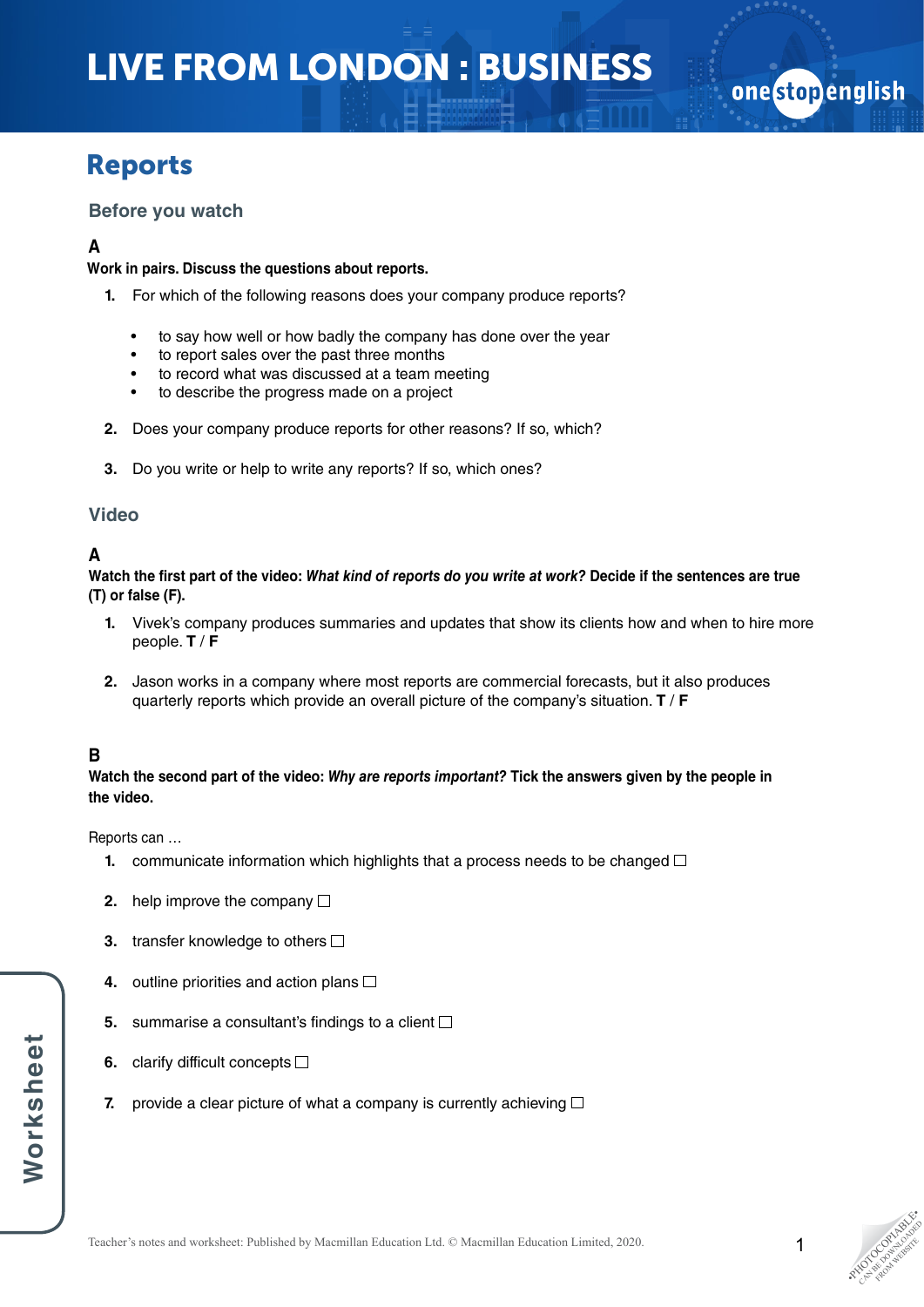# LIVE FROM LONDON : BUSINESS

### **C**

**Watch the third part of the video:** *What makes a report easy to read?* **Who says the following? Write the names of the speakers: Vivek, Jason, Tolani, Chris, Prad, or Baiba**

| 1. | Make it as short as you can to get your point across.  |  |
|----|--------------------------------------------------------|--|
|    | 2. It has to be simple, concise and covered in depth.  |  |
|    | <b>3.</b> You need to know what the audience is after. |  |
|    | 4. Keep the report simple and factual.                 |  |
| 5. | Pay attention to layout and spelling.                  |  |

### **Language focus**

# **A**

**There are many different types of business reports. Match the reports (1–8) to the descriptions (a–h).** 

- **1.** internal memo
- **2.** quarterly financial report
- **3.** annual report
- **4.** progress report
- **5.** team meeting report
- **6.** feasibility report
- **7.** analytical or scientific report \_\_\_\_\_\_\_
- **8.** sales report
- **a** This report describes how much money has been made or lost over the last three months.
- **b** This report describes how well or how badly a company has done over the year.
- **c** This report describes the progress made on a project.
- **d** This is a report just for the people working in a company.
- **e** This report describes what has been sold during a particular period of time.
- **f** This report describes what was discussed by a group of people who work together.
- **g** This report presents the results of research.
- **h** This report examines if a business idea could be successful or not.

one stop english